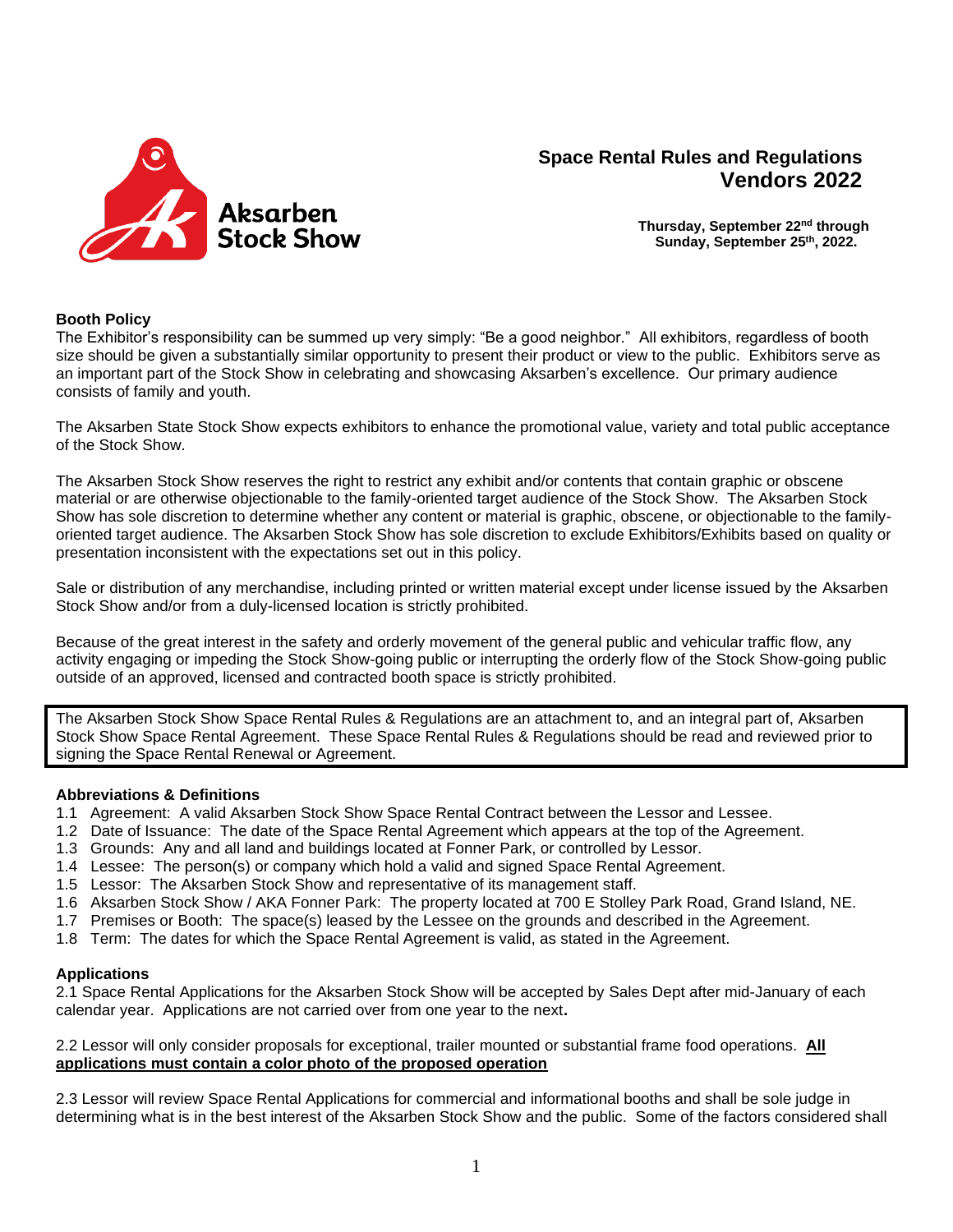be the health and safety of the public, extent to which proposed products or services duplicate existing products or services, date the application is received, and quality and professionalism of proposed product or service.

#### **Booths and Buildings**

#### 3.1 **MOVE-IN:**

| Wednesday September 21st, 2022              | $8:00$ A.M. $-8:00$ P.M. |
|---------------------------------------------|--------------------------|
| Thursday, September 22 <sup>nd</sup> , 2022 | 8:00 A.M. – 11:00 P.M.   |

## 3.2 **OPERATING HOURS**:

#### All Exhibits must be **open to the public from:**

| Thursday, September 22 <sup>nd</sup> , 2022 | $11:00$ A.M. $-$ 6:00 P.M. |
|---------------------------------------------|----------------------------|
| Friday, September 23rd, 2022                | $8:00$ A.M. $-6:00$ P.M.   |
| Saturday, September 24th, 2022              | $8:00$ A.M. $-6:00$ P.M.   |
| Sunday, September 25th, 2022                | $8:00$ A.M. $-2:00$ P.M.   |

Prior approval on a case-by-case basis for a request to modify the move-in and operating hours. Vendors may elect to remain open longer depending upon traffic.

Food and Beverage (Concessions) are encouraged to stay open until foot traffic has thinned out. Concessions selling breakfast items are strongly encouraged to open before 9am each day.

The premises must be occupied by the Lessee (or their designated representative) during all open hours. Unstaffed, display only booths are not allowed except with written permission from the Lessor.

#### 3.3 **MOVE-OUT:**

Sunday, September 25<sup>th</sup>, 2022  $3:00$  P.M. – 5:00 P.M.

3.4 All buildings, booths or enclosures put up or constructed by Lessee under terms of this Agreement shall be approved by Lessor before commencement of the term; construction materials shall be of Type I fire resistive material. Proof of such must be available on site.

3.5 All tables must be skirted to the floor; all boxes and storage containers must be decorative and a part of the display or kept out of sight.

3.6 All inspectors, law enforcement officials, and Stock Show management have the right, during reasonable hours, to enter a concession or exhibit booth in the discharge of their duties for the purpose of making investigation, inspection, or re-inspection.

3.7 Lessee's materials or buildings upon the grounds without an Agreement or under an expired Agreement, or which are not moved within 72 hours following the close of the term or upon order of the Lessor shall become property of the Lessor. Lessor may take charge of and remove same, charging the expense to the Lessee or the owner which shall be paid before the property is released to the owner.

#### **Cancellation of Agreement**

4.1 Lessor reserves the right to cancel Agreement upon receipt of notice from any member in the International Association of Fairs and Expositions, Inc. (IAFE), that the Lessee has been suspended or expelled from a member's grounds or for violation of contract or rules.

4.2 Agreement may be cancelled by Lessee if written notification is in the hand of the Lessor's Director of Facility Rental no later than 30 days prior to beginning of the term. Refunds of payment made for canceled Agreements, **less a \$25.00 office fee**, will be made only if the above provisions are met. No refunds for cancellations less than 30 days prior to beginning of the term.

#### **Conditions & Terms**

5.1 Lessor reserves the right to remove from the grounds any exhibit, animal, concession or show that may be falsely entered or represented and may be deemed unsuitable or objectionable, or remove any sign, banner or advertising matter of any kind which may be deemed unsuitable by Lessor without assigning any reason thereto.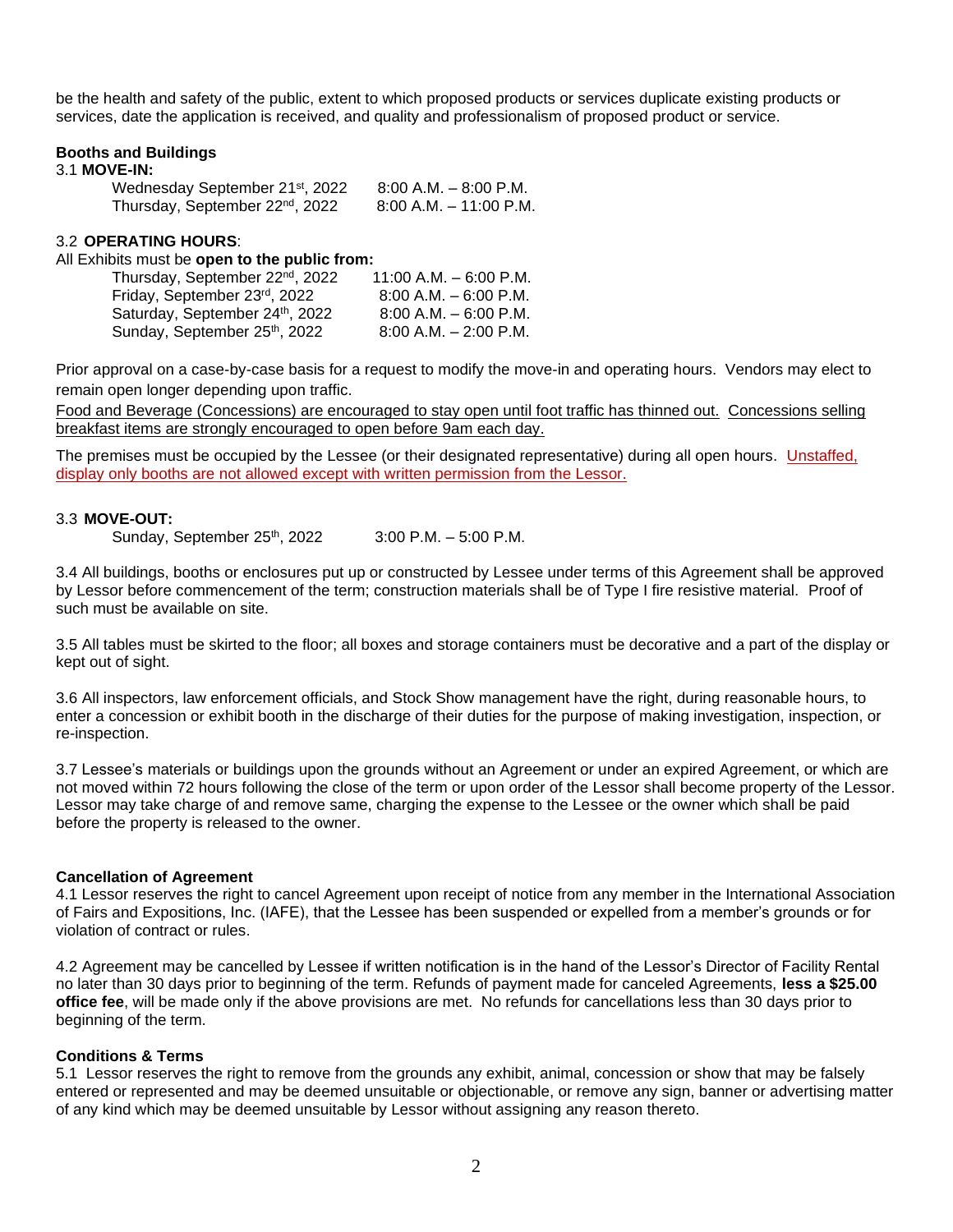5.2 Lessor will carefully guard against extortion, fraud, and deceit in any form practiced on the public by the Lessee. In the event such extortion, fraud or deceit is discovered, Lessee agrees to leave premises and the grounds and forfeit all rights and payments of money made or to be made under the Agreement.

5.3 Solicitation of funds for any political, educational, or charitable corporation or association, group, individual or cause of any kind or character is prohibited.

5.4 Lessee/Concessionaire shall keep full and true accounts of all receipts and disbursements, in a book or books kept for that purpose; and Lessee/Concessionaire agrees said books of accounts shall be, at all times, open to inspection or copying by the officers and agents of Lessor, without prior notice.

5.5 Lessees cannot display or sell any merchandise/products/menu items that are not listed on the Agreement without prior approval of the Lessor. Merchandise/products/menu items not listed/authorized on your Agreement are subject to removal at the discretion of Lessor. Lessor reserves the right to sell exclusive privileges on any merchandise/product/menu item it deems necessary. All merchandise/product/menu items placed in an exhibit area will be placed at the risk of the Lessor. **No requests for additions/changes or merchandise/product/menu items to your Agreement will be accepted after September 1, 2022.**

5.6 Lessor reserves the right to reject unworthy objects of any kind by refusing space or admission to grounds. The sale of or possession of the following items is prohibited at the Aksarben Stock Show: 1. any knife with a blade exceeding four (4) inches (kitchen cutlery will be allowed and is an exception to this rule) 2. Blowguns, conventional or cross bows, slingshots, or any device designed to launch or propel any type of projectile including paint balls; 3. All fire arms, including gas, mechanical or air operated; 4. all devises designed to be physically thrown for self defense, target use, hunting use, including, but not limited to, throwing stars, darts, spears, boom-a-rang, etc; 5. Stink bombs; 6. Laser light pointers.

5.7 Lessee shall not exhibit, sell or give away merchandise or literature which bears a counterfeit service mark, trademark, copyright, or any other indication of a proprietary name or design which is identical or, in the sole discretion of Lessor, as similar to the authentic mark as to be misleading to consumers. This prohibition shall apply even if such merchandise or literature is advertised as not being authentic. Violation of this provision shall be grounds for eviction of Lessee from the premises, and forfeiture of all rights and payments made or to be made under this agreement.

5.8 Lessee will conduct Lessee's business in a quiet, respectful, and orderly manner, keeping the premises neat and clean. Lessee shall keep the grounds in the front, rear and both sides of premises free from trash, rubbish and litter. Lessee shall deposit all trash, rubbish and litter in large refuse dumpsters provided.

5.9 Lessees and booth staff are not allowed to consume any alcoholic beverages on-site. Any staff seen doing so will be asked to leave the premises for the remainder of the day and their status will be decided upon by Aksarben management.

5.10 Lessee shall comply with all requirements and standards of Local Authority. Helium tanks will not be permitted inside buildings. Outdoors, any and all compressed tanks must be secured against a rigid support and away from public access. Propane tanks, regardless of size, are not permitted inside buildings.

5.11 At expiration of the Agreement, the Lessee will surrender possession of said premises to the Lessor without further notice to quit and in as good repair as the same are now. Lessee shall pay the Lessor full repair or replacement cost plus labor, for any and all damage caused by the Lessee to the grounds, buildings, landscaping and improvements. TAPE and STICKERS are not allowed on any painted surface. \$5.00 per piece will be charged to any exhibitor using tape of any kind to affix signage to Fonner Park facilities, and for each sticker found on any painted surface.

5.12 The Lessee hereby gives to the Lessor a lien upon all the property being kept, used or situated upon the premises or upon the grounds as payment for the total lease cost as stated on the Agreement and for any damages sustained for breach thereof without the process of law; and appropriate said property to satisfy all its claims against the Lessee. Lessee hereby agrees to waive all legal rights to challenge or dispute decisions of the Lessee's Director of Facility Rental.

5.13 If Lessee feels a decision of the Lessor's Director of Facility Rental is unjust, Lessee may protest the decision to the Aksarben Stock Show Executive Director. Such protests must be in writing and state plainly the cause of the complaint or appeal and must be filed with State Stock Show Executive Director within 12 hours after the cause of the protest, if the same is immediately correctible. Any complaint or legal claim based on the decision of the Lessor's Director of Facility Rental is reviewable by the Aksarben Stock Show Executive Director if received in writing within 30 days of the decision. This is the only claim allowed.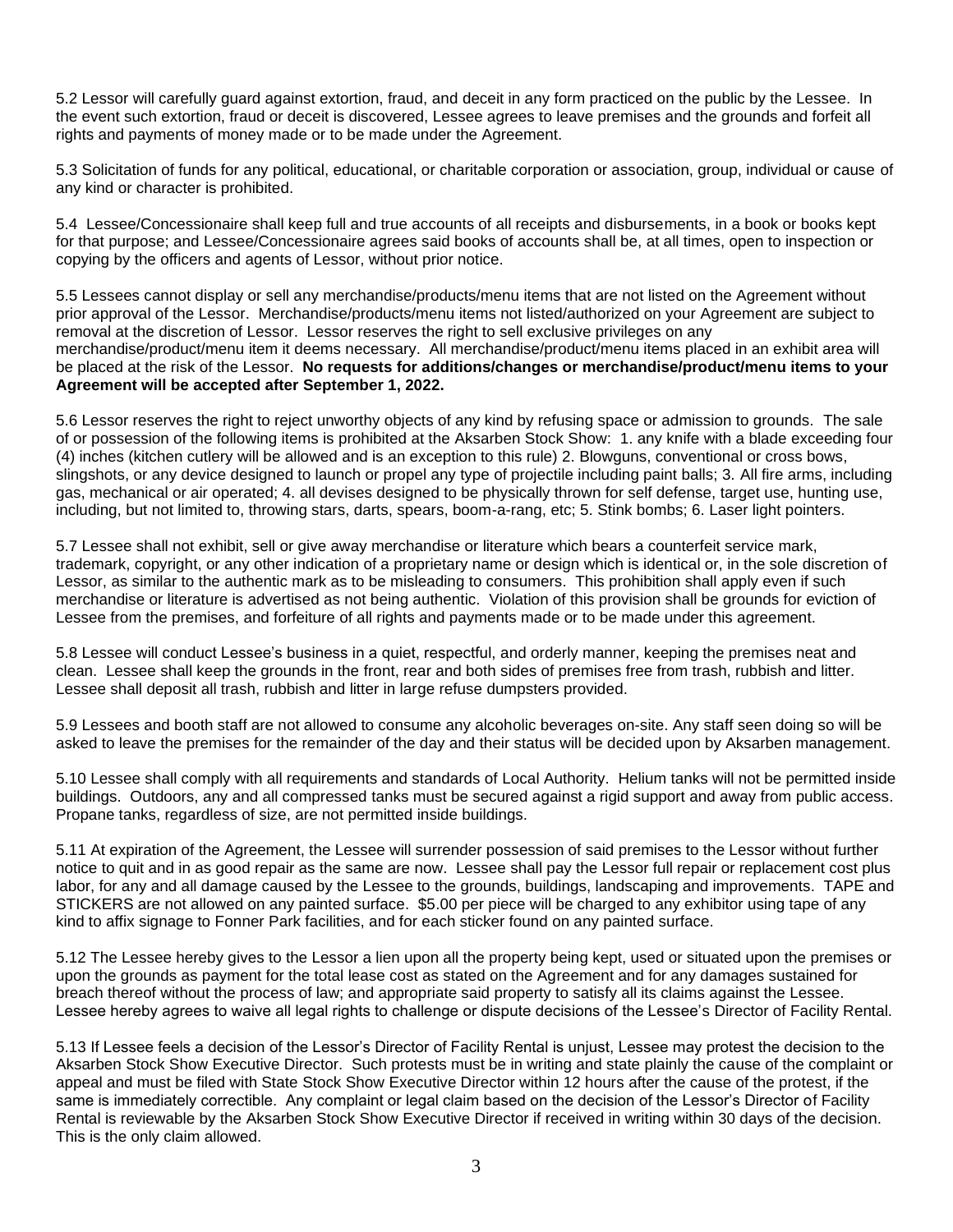5.14 The Lessor will use diligence to ensure the safety of stock and articles after their arrival and placement, but in no event will the Lessor be responsible for any loss or damage that may occur. Lessor will assume no liability for injury to property or person or death of any person or persons on or about the premises. The Lessor will not be responsible for any damage to exhibits, merchandise, or concessions caused by thefts, wind, hail, fire or water or any cause whatsoever. The Lessee covenants and agrees to defend at its own expense, indemnify and save harmless the Lessor from any and all liability penalties, damages, costs, expense, causes of action and claims of every kind and nature arising from illness, death, bodily injury or property damage to any person whatsoever, occasioned by or growing out of or in any way connected with the occupation or the use of the leased premises or the activities associated therewith.

5.15 All Lessees shall comply to the best of their ability with the recommendations for accessibility to persons with disabilities.

5.16 Lessee's assigned space is for the sole, exclusive and personal use. As such, space may not be sub-leased or making allotment for any person or business to use contracted space unless granted written permission by the Aksarben Stock Show.

# **Deliveries**

6.1 No C.O.D. packages will be accepted by Aksarben Stock Show staff. To be sure your packages get to you; all packages must be marked with the following address:

## **(YOUR Business Name) C/o Aksarben Stock Show – VENDOR YOUR PHONE # ((123)456-7890) 700 East Stolley Park Road Grand Island, NE 68801**

To send out packages, you will need to make arrangements with an off-grounds shipping provider.

## **Drawings**

7.1 Lessees who intend to hold a sign-up drawing on the premises during the term of the Agreement must have **an approved request form for GIVEAWAYS AND DRAWING ITEMS.**

7.2 Sign up period for Lessee's drawings will be limited to the Stock Show term and all prizes must be awarded within 10 days of end of the term. No further prize(s) may be offered by the Lessee, other than what is advertised at the sign-up location(s). It is also understood that no further drawing or purchase is necessary during or after the term for the public to obtain the prize(s) offered. Lessee will provide a list of winners to [hevert@statefair.org](mailto:hevert@statefair.org) no later than October 10<sup>th</sup>, 2022.

## **Electrical**

8.1 Electrical power is supplied in the Pinnacle Bank Expo Center with standard outlets hanging from the ceiling.

#### **Equipment**

9.1 Basic floor space is provided. All other decorating equipment, including tables, flooring, and chairs is the responsibility of Lessee.

#### **Food Operations**

10.1 All concessions and exhibitors wishing to offer beverage items for sale or sample (all samples are limited to 2 ounce size), except fresh fruit drinks and sun tea, will be required to use Pepsi Co products, products must be purchased from the Pepsi Co Bottling of Grand Island, through the local service representatives at State Stock Show Park, contact Pepsi at **1-800-658-4253** for service information. Any other brand of carbonated soft drink, bottled water, isotonic, fruit juice or pre-bottled teas, will not be allowed. Purchasing Pepsi Co products off grounds is not allowed.

All Concessions and exhibitors are encouraged to use the on-sight ice provider. Contact information for said provider for product, service, and equipment information will soon be available. Contact the Sales Department for more information.

10.2 All dining halls, lunch booths, refreshment, and other stands operated by Lessee shall be substantial in structure and neat in appearance. Tents and awnings for food operations will not be permitted. Sturdy painted wood or metal structures may be permitted with permission of the Facility Director; or food service shall be conducted from trailers designed specifically for that purpose. **No gratuities or tips may be solicited of Stock Show patrons (no tip jars).**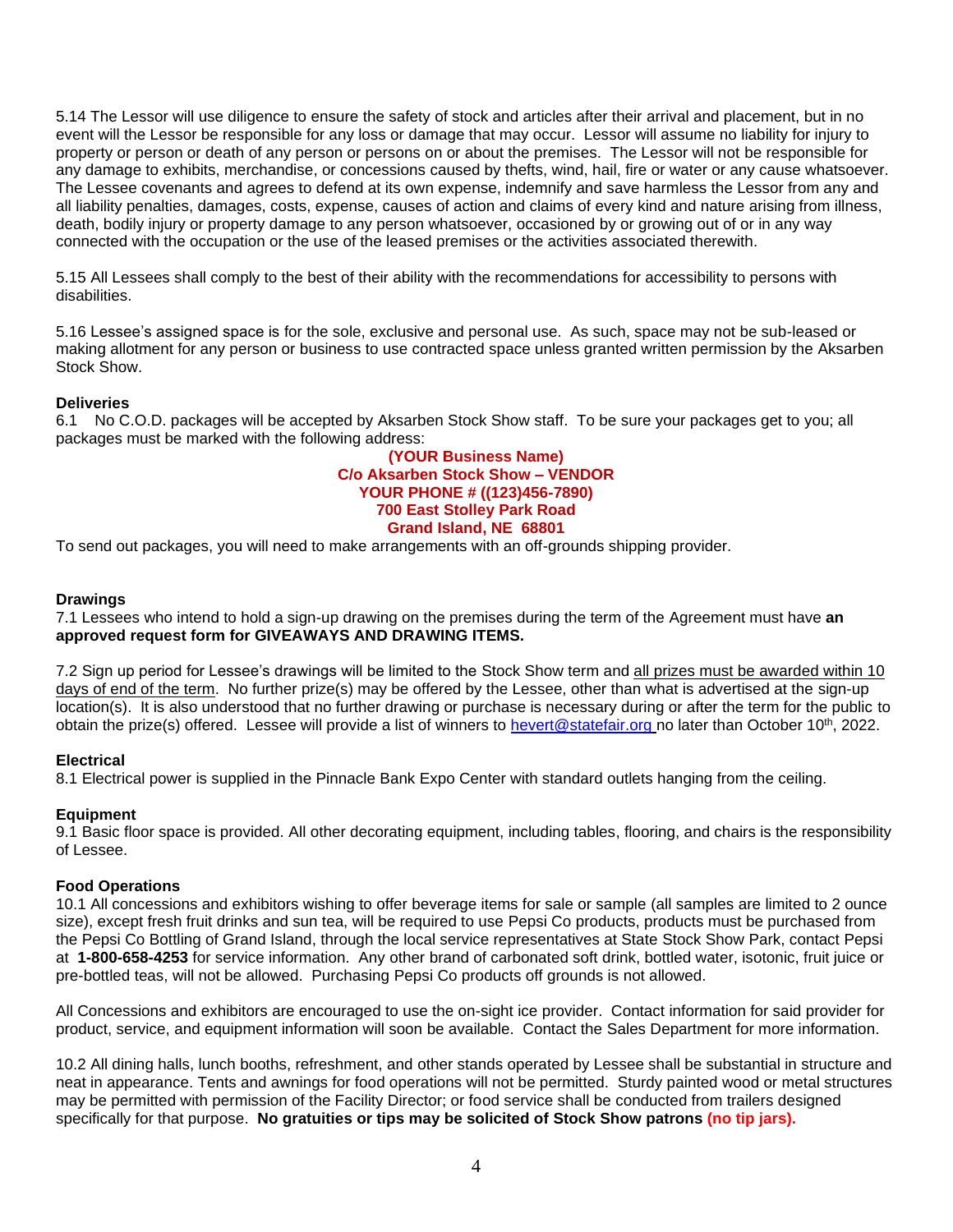10.3 Equipment and supplies for all outdoor vendors shall be concealed behind a canvas, vinyl, or wood fence, or some other disguising structure, so supplies are not visible to the public. Lessee shall thoroughly clean premise at close of term.

10.4 Lessee shall comply with all requirements and standards of the Central District Health Department. Call (308)385- 5175 x229 for approval, regulations, and permit questions.

10.5 Gray water **cannot** be dumped in storm drains, flower planters, on the ground, in ponds or water pools, nor in restrooms. Only lead gray water into sewer drains/holding tanks. If no holding tank is within a reasonable distance, advise Stock Show that your holding tank (for gray water) will need to be pumped and how often you will require this service. Access to empty the holding tank must be available during overnight hours. Violators may be fined and charged for cleanup. Lessee shall also deposit all trash and paper waste as required by Conditions & Terms Rule 5.6.

10.6 Vendors using grills and deep fryers must have proper hood systems with fire suppression equipment, when operating indoors.

10.7 All Halogen lights must be out of reach of all Stock Show patrons. If lights are within reaching distance, they must have a protective cover attached.

10.8 Concession and commercial trailers and stands must have lower skirting whenever possible.

10.9 Any changes requested to make of menu items must be submitted to Lessor, for approval before Sept 1. If changes are not submitted and approved by Sept 1, items listed on the Agreement are considered firm.

10.10 Food and beverage concessionaires are required to validate sales with a register Z-Report. The Z-Report is the End of Day summary that calculates and displays the payments received through the register for that day.

## **Insurance**

**11.1 Lessee agrees to carry commercial general liability insurance, including Premises/Operations and Products/ Completed Operations coverage in the amount of \$1,000,000 per occurrence for bodily injury and/or property damage and \$1,000,000 in the aggregate for bodily injury and/or property damage.**

11.2 Said insurance will be with an insurance carrier acceptable to the Lessor and **must name the Nebraska State Fair, Aksarben Stock Show Board, Fonner Park Exposition and Events Center, The Hall County Livestock Improvement Association, and the City of Grand Island as additional insured.** Group policy coverage is available through Lessor's agent. Information will be included with Agreement packet.

11.3 Said insurance must be in full force and effect at all times when Lessee is making any use or occupying in any manner the premises or carrying on any activities associated with or incidental to the use of the premises. **Evidence of such insurance must be provided by delivering to the office at Aksarben Stock Show, Fonner Park in Grand Island, Nebraska, a certificate showing that said insurance is in full force and effect**. Insurance certificate shall be returned, if possible, with the signed Agreement; but not later than September 1, 2022. **Lessee will not be allowed to set up until valid certificate is on file in the Aksarben Stock Show Office.**

# **Lodging**

12.1 Lessee shall not be permitted to utilize any portion of Lessee's premises for the purposes of lodging.

12.2 Camping sites will be available at the Campgrounds located on Fonner Park Drive, just north of the Fonner Park horse track. Trailer hookups, tent camping spaces and showers are available for a nightly fee, on a first come, first served basis. Call (308) 382-4515 for current rates or information.

12.3 Lodging lists are available at [https://www.aksarbenstockshow.com](https://www.aksarbenstockshow.com/)[/](https://www.aksarbenstockshow.com/) or by calling the Hotel Hotline at 888-985-5620.

# **Payment**

13.1 Cash, Money Order, VISA or MasterCard is accepted for payment to the Nebraska State Fair. Checks will be accepted for space rental lease agreement only before August 1, 2022. A returned check fee of \$25.00 will be administered for all checks that do not clear on the first try. **No checks will be accepted for payment after August 1, 2022.**